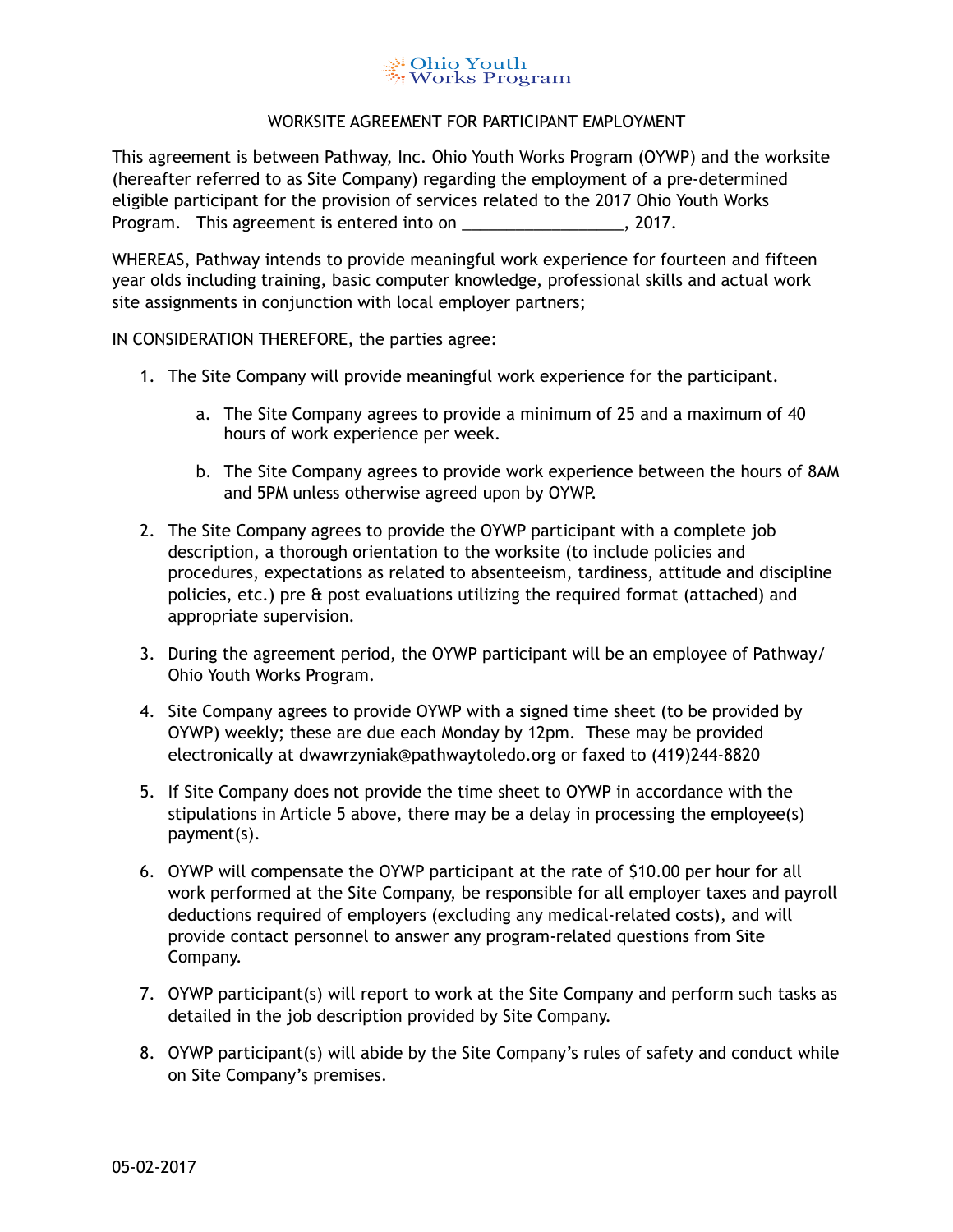9. The Site Company agrees to allow OYWP to use its participation in the program in its public relations endeavors. This includes photographs, video, and written media.

## THE PARTIES UNDERSTAND AND SPECIFICALLY AGREE:

- 1. Site Company understands that any position created for OYWP participant(s) must be in an "aide" capacity. At no time may an OYWP participant be used as a "regular" employee. The Site Company does agree to provide the appropriate amount of supervision for all OYWP participants.
- 2. Participants will not be placed in a position that was previously vacated due to layoffs or any labor disputes.
- 3. Participants will not be placed in a position which normally pays more than \$10.00 per hour.
- 4. Site Company confirms that they are not an organization that specifically advocates participation in any religion or any political party.
- 5. OYWP participant's employment placement at the Site Company is for the limited purposes set forth above and neither the OYWP nor the Site Company has offered any inducements or promises of future employment.
- 6. The agreement may not be changed or modified without the express written consent of both OYWP and Site Company's Chief Executive Officer/Executive Director.
- 7. The Site Company acknowledges that an OYWP staff person may review the OYWP participant during employment hours. These visits may be scheduled or unscheduled.
- 8. The Site Company agrees to adhere to all applicable laws of the State of Ohio, specifically, Confidentiality and Child Labor Laws as applicable.
- 9. OYWP and Site Company agree to provide information and data concerning the program as requested by the Lucas County Department of Jobs & Family Services (of which OYWP is a sub-grantee).
- 10. The purchase of ancillary items required for participants to perform the work (including uniforms, tools, licenses, and certifications) are permissible under the funding source. In order to be permissible, the utilization of these items must be mandatory. A requisition must be submitted and approved by OYWP prior to reimbursement for any purchase. Copies of the requisition form shall be made available to the Site Companies.

WAIVER OF SUBROGATION OR OTHERWISE: No party shall be liable to any other party hereto or to any insurance company (by way of subrogation or otherwise) insuring any other party, for any resulting loss of income, or losses under worker's compensation laws and benefits, even though such loss or damage might have been occasioned by the negligence of such party, its officials, officers, agents or employees; provided, however,